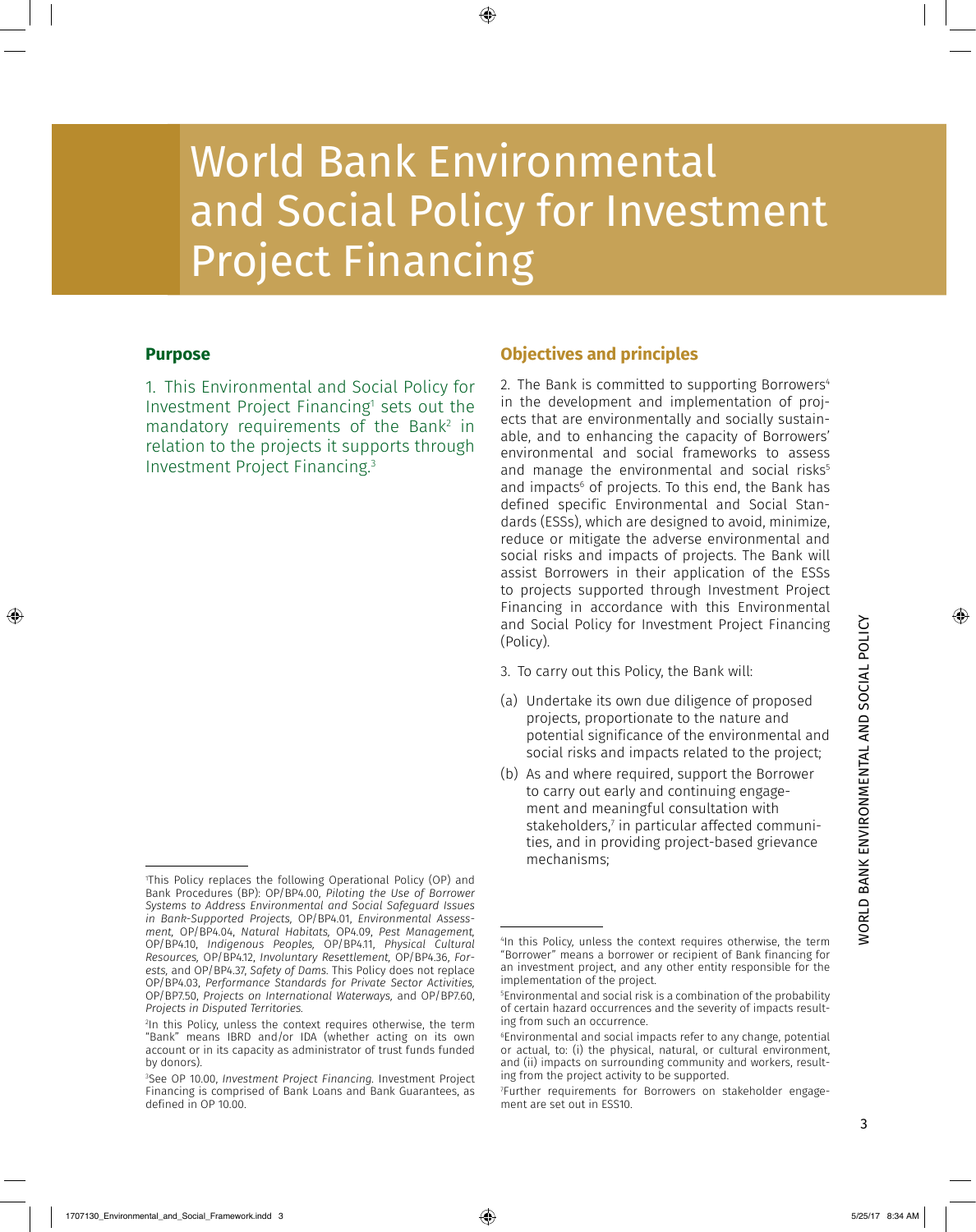- (c) Assist the Borrower in identifying appropriate methods and tools to assess and manage the potential environmental and social risks and impacts of the project;
- (d) Agree with the Borrower on the conditions under which the Bank is prepared to provide support to a project, as set out in the Environmental and Social Commitment Plan (ESCP);8 and
- (e) Monitor the environmental and social performance of a project in accordance with the ESCP and the ESSs. 9

4. The environmental and social risks and impacts which the Bank will take into account in its due diligence are project-related and include the following:

- (a) Environmental risks and impacts, including: (i) those identified in the World Bank Group Environmental, Health, and Safety Guidelines (EHSGs);10 (ii) those related to community safety (including dam safety and safe use of pesticides); (iii) those related to climate change and other transboundary or global risks and impacts; (iv) any material threat to the protection, conservation, maintenance and restoration of natural habitats and biodiversity; and (v) those related to ecosystem services and the use of living natural resources, such as fisheries and forests; and
- (b) Social risks and impacts, including: (i) threats to human security through the escalation of personal, communal or interstate conflict, crime or violence; (ii) risks that project impacts fall disproportionately on individuals or groups who, because of their particular circumstances, may be disadvantaged or vulnerable;<sup>11</sup> (iii) any prejudice or discrimination toward individuals or groups in providing access to development

resources and project benefits, particularly in the case of those who may be disadvantaged or vulnerable; (iv) negative economic and social impacts relating to the involuntary taking of land or restrictions on land use; (v) risks or impacts associated with land and natural resource tenure and use, including (as relevant) potential project impacts on local land use patterns and tenurial arrangements, land access and availability, food security and land values, and any corresponding risks related to conflict or contestation over land and natural resources; (vi) impacts on the health, safety and well-being of workers and project-affected communities; and (vii) risks to cultural heritage.

5. Projects supported by the Bank through Investment Project Financing are required to meet the following Environmental and Social Standards:

- Environmental and Social Standard 1: Assessment and Management of Environmental and Social Risks and Impacts;
- Environmental and Social Standard 2: Labor and Working Conditions;
- Environmental and Social Standard 3: Resource Efficiency and Pollution Prevention and Management;
- Environmental and Social Standard 4: Community Health and Safety;
- **Environmental and Social Standard 5: Land** Acquisition, Restrictions on Land Use and Involuntary Resettlement;
- Environmental and Social Standard 6: Biodiversity Conservation and Sustainable Management of Living Natural Resources;
- Environmental and Social Standard 7: Indigenous Peoples/Sub-Saharan African Historically Underserved Traditional Local Communities;
- Environmental and Social Standard 8: Cultural Heritage;
- Environmental and Social Standard 9: Financial Intermediaries; and
- Environmental and Social Standard 10: Stakeholder Engagement and Information Disclosure.

6. The Environmental and Social Standards are designed to help Borrowers to manage the risks and impacts of a project, and improve their environmental and social performance, through a risk and outcomes based approach. The desired outcomes for the project are described in the objectives of each ESS, followed by specific requirements to help Borrowers achieve these objectives through means that are appropriate to the nature and scale of the project and proportionate to the level of environmental and social risks and impacts.

<sup>8</sup> The ESCP is addressed in Section E.

<sup>9</sup> See OP 10.00 for details on monitoring requirements. 10The Environmental, Health, and Safety Guidelines (EHSGs) are technical reference documents with general and industry-specific statements of Good International Industry Practice. The EHSGs contain the performance levels and measures that are generally considered to be achievable in new facilities by existing technology at reasonable cost. For complete reference, consult *the World Bank Group Environmental, Health, and Safety Guidelines,* [http://www](http://www.ifc.org/wps/wcm/connect/topics_ext_content/ifc_external_corporate_site/ifc+sustainability/our+approach/risk+management/ehsguidelines) [.ifc.org/wps/wcm/connect/topics\\_ext\\_content/ifc\\_external\\_](http://www.ifc.org/wps/wcm/connect/topics_ext_content/ifc_external_corporate_site/ifc+sustainability/our+approach/risk+management/ehsguidelines) [corporate\\_site/ifc+sustainability/our+approach/risk+](http://www.ifc.org/wps/wcm/connect/topics_ext_content/ifc_external_corporate_site/ifc+sustainability/our+approach/risk+management/ehsguidelines) [management/ehsguidelines](http://www.ifc.org/wps/wcm/connect/topics_ext_content/ifc_external_corporate_site/ifc+sustainability/our+approach/risk+management/ehsguidelines)

<sup>11</sup>Disadvantaged or vulnerable refers to those who may be more likely to be adversely affected by the project impacts and/or more limited than others in their ability to take advantage of a project's benefits. Such an individual/group is also more likely to be excluded from/unable to participate fully in the mainstream consultation process and as such may require specific measures and/ or assistance to do so. This will take into account considerations relating to age, including the elderly and minors, and including in circumstances where they may be separated from their family, the community or other individuals upon whom they depend.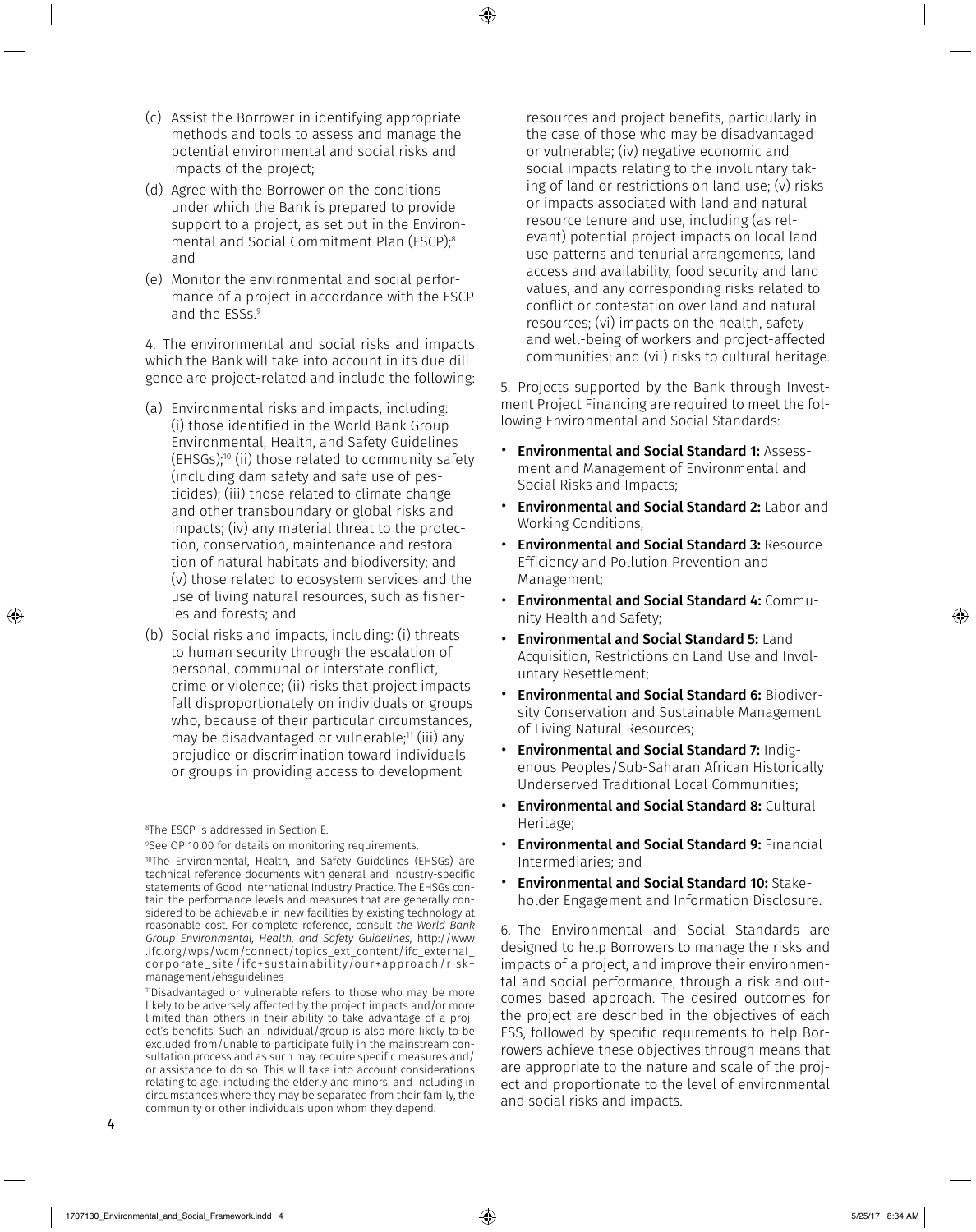# **Scope of application**

7. This Policy and the ESSs apply to all projects supported by the Bank through Investment Project Financing.<sup>12, 13</sup> The Bank will only support projects that are consistent with, and within the boundaries of, the Bank's Articles of Agreement and are expected to meet the requirements of the ESSs in a manner and within a timeframe acceptable to the Bank.

8. For the purpose of this Policy, the term "project" refers to the activities for which the Bank support referred to in paragraph 7 above is sought by the Borrower, as defined in the project's legal agreement between the Borrower and the Bank.<sup>14</sup> Projects may include new facilities or activities and/or existing facilities or activities, or a combination of the same. Projects may include subprojects.

9. Where the Bank is jointly financing a project with other multilateral or bilateral funding agencies,<sup>15</sup> the Bank will cooperate with such agencies and the Borrower in order to agree on a common approach for the assessment and management of environmental and social risks and impacts of the project. A common approach will be acceptable to the Bank, provided that such an approach will enable the project to achieve objectives materially consistent with the ESSs.<sup>16</sup> The Bank will require the Borrower to apply the common approach to the project. The Bank will also coordinate with such agencies so that the Bank and the Borrower may be able to disclose

one set of project-related materials for stakeholder engagement.

10. This Policy also requires the application of the ESSs to Associated Facilities. Associated Facilities will meet the requirements of the ESSs, to the extent that the Borrower has control or influence over such Associated Facilities.<sup>17</sup>

11. For the purpose of this Policy, the term "Associated Facilities" means facilities or activities that are not funded as part of the project and, in the judgment of the Bank, are: (a) directly and significantly related to the project; and (b) carried out, or planned to be carried out, contemporaneously with the project; and (c) necessary for the project to be viable and would not have been constructed, expanded or conducted if the project did not exist.<sup>18</sup>

- 12. Where:
- (a) A common approach has been agreed for the project, the common approach will apply to the Associated Facilities;
- (b) Associated Facilities are being funded by other multilateral or bilateral funding agencies, the Bank may agree to apply the requirements of such other agencies for the assessment and management of environmental and social risks and impacts of the Associated Facilities, provided that such requirements will enable the project to achieve objectives materially consistent with the ESSs.

13. Where the Bank is providing support to a project involving a Financial Intermediary (FI), and other multilateral or bilateral funding agencies will or have already provided financing to the same FI, the Bank may agree to rely on the requirements of such other agencies for the assessment and management of environmental and social risks and impacts of the project, including the institutional arrangements already established by the FI, provided that such requirements will enable the project to achieve objectives materially consistent with the ESSs.

14. Where a Borrower is deemed by the Bank to: (a) be in urgent need of assistance because of a natural or man-made disaster or conflict; or (b) experience capacity constraints because of fragility or specific vulnerabilities (including for small states), the applicable provisions of OP 10.00 will apply.<sup>19</sup>

<sup>12</sup>These are projects to which OP/BP10.00, *Investment Project Financing*, applies. The World Bank Environmental and Social Policy for Investment Project Financing does not apply to operations supported by Development Policy lending (for which the environmental and social provisions are set out in OP/BP8.60, *Development Policy Lending*), or those supported by Program-for-Results Financing (for which the environmental and social provisions are set out in OP/BP9.00, *Program-for-Results Financing*).

<sup>13</sup>These projects may include technical assistance supported by the Bank through Investment Project Financing, whether provided through a stand-alone project or as part of a project. The requirements set out in paragraphs 14–18 of ESS1 will be applied to technical assistance activities as relevant and appropriate to the nature of the risks and impacts. The terms of reference, work plans or other documents defining the scope and outputs of technical assistance activities will be drafted so that the advice and other support provided is consistent with ESSs 1–10. Activities implemented by the Borrower following the completion of the project that are not financed by the Bank, or activities that are not directly related to the technical assistance, are not subject to the World Bank Environmental and Social Policy for Investment Project Financing.

<sup>&</sup>lt;sup>14</sup>The scope of activities for which Investment Project Finance can be provided, together with the approval process, is set out in OP 10.00.

<sup>15</sup>Such agencies will include IFC and MIGA.

<sup>16</sup>In determining whether the common approach, or the requirements referred to in paragraphs 9, 12 and 13 are acceptable, the Bank will take into account the policies, standards and implementation procedures of the multilateral or bilateral funding agencies. The measures and actions that have been agreed under the common approach will be included in the ESCP.

<sup>&</sup>lt;sup>17</sup>The Bank will require the Borrower to demonstrate the extent to which it cannot exercise control or influence over the Associated Facilities by providing details of the relevant considerations, which may include legal, regulatory and institutional factors. 18For facilities or activities to be Associated Facilities, they must meet all three criteria.

<sup>19</sup>Further details are set out in OP 10.00.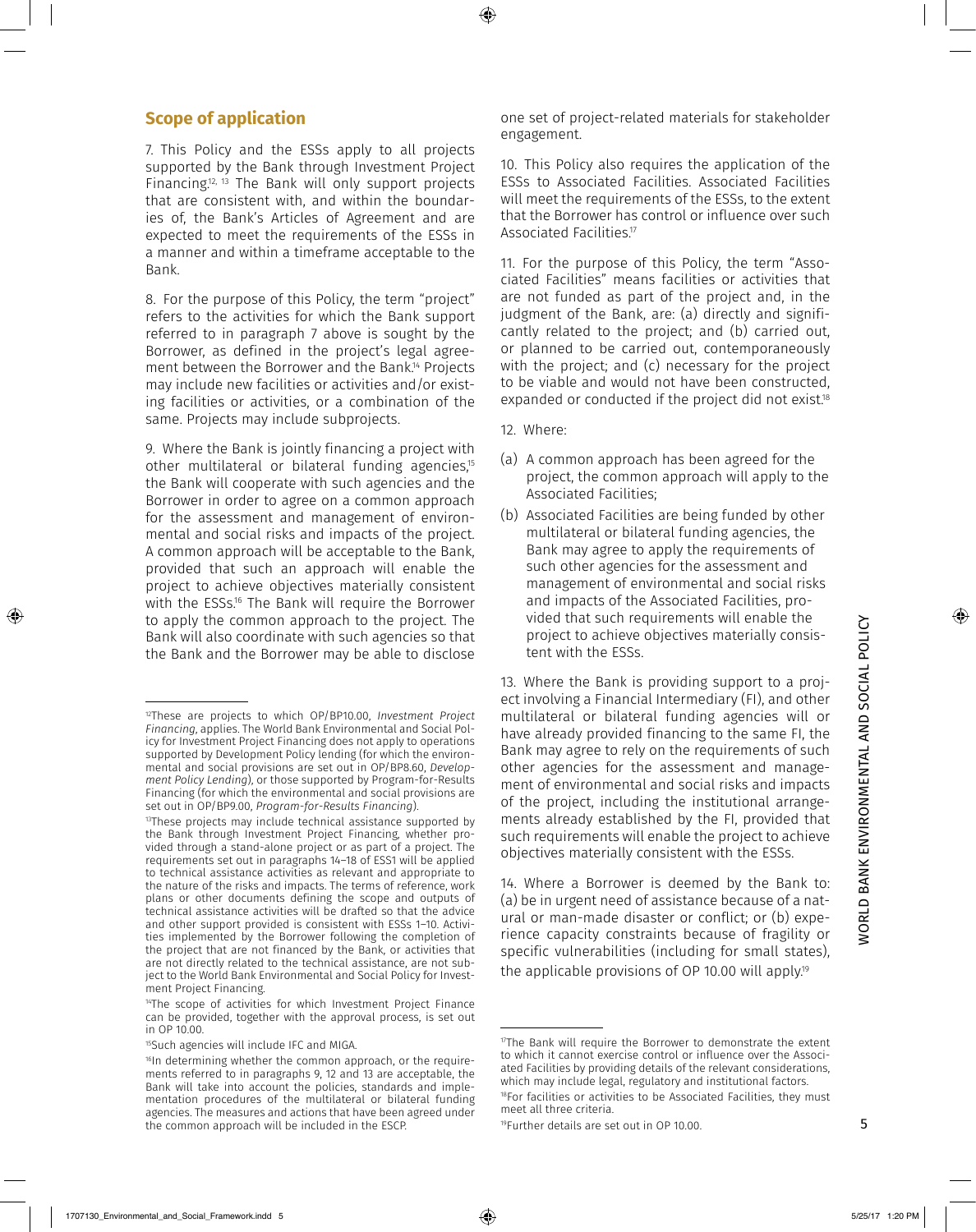#### **Bank requirements**

15. The Bank will require Borrowers to conduct environmental and social assessment of projects proposed for Bank support in accordance with ESS1.20

16. The Bank will require the Borrower to prepare and implement projects so that they meet the requirements of the ESSs in a manner and a timeframe acceptable to the Bank. In establishing the manner and an acceptable timeframe, the Bank will take into account the nature and significance of the potential environmental and social risks and impacts, the timing for development and implementation of the project, the capacity of the Borrower and other entities involved in developing and implementing the project, and the specific measures and actions to be put in place or taken by the Borrower to address such risks and impacts.

17. Where the Bank has agreed that the Borrower may plan or take specific measures or actions to avoid, minimize, reduce or mitigate specific risks and impacts of the project over a specified timeframe, the Bank will require that the Borrower commit to not carrying out any activities or taking any actions in relation to the project that may cause material adverse environmental or social risks or impacts until the relevant plans, measures or actions have been completed in accordance with the ESCP.

18. If the project comprises or includes existing facilities or existing activities that do not meet the requirements of the ESSs at the time of approval by the Bank, the Bank will require the Borrower, as part of the ESCP, to adopt and implement measures satisfactory to the Bank so that the material aspects of such facilities or activities meet the requirements of the ESSs within a timeframe acceptable to the Bank. In determining satisfactory measures and an acceptable timeframe, the Bank will take into account the nature and scope of the project and the technical and financial feasibility of the proposed measures.

19. The Bank will require the Borrower to apply the relevant requirements of the EHSGs.<sup>21</sup> The EHSGs contain the performance levels and measures that are normally acceptable and applicable to projects. When host country requirements differ from the levels and measures presented in the EHSGs, the Bank will require the Borrower to achieve or implement whichever is more stringent. If less stringent levels or measures than those provided in the EHSGs are appropriate in view of the Borrower's limited technical or financial constraints or other specific project circumstances, the Bank will require the Borrower to provide full and detailed justification for any

6

proposed alternatives through the environmental and social assessment. This justification must demonstrate, to the satisfaction of the Bank, that the choice of any alternative performance level is consistent with the objectives of the ESSs and the applicable EHSGs, and is unlikely to result in any significant environmental or social harm.

#### **A. Environmental and social risk classification**

20. The Bank will classify all projects (including projects involving Financial Intermediaries (FIs)) into one of four classifications: *High Risk*, *Substantial Risk*, *Moderate Risk* or *Low Risk.* In determining the appropriate risk classification, the Bank will take into account relevant issues, such as the type, location, sensitivity, and scale of the project; the nature and magnitude of the potential environmental and social risks and impacts; and the capacity and commitment of the Borrower (including any other entity responsible for the implementation of the project) to manage the environmental and social risks and impacts in a manner consistent with the ESSs. Other areas of risk may also be relevant to the delivery of environmental and social mitigation measures and outcomes, depending on the specific project and the context in which it is being developed. These could include legal and institutional considerations; the nature of the mitigation and technology being proposed; governance structures and legislation; and considerations relating to stability, conflict or security. The Bank will disclose the project's classification and the basis for that classification on the Bank's website and in project documents.

21. The Bank will review the risk classification assigned to the project on a regular basis, including during implementation, and will change the classification where necessary, to ensure that it continues to be appropriate. Any change to the classification will be disclosed on the Bank's website.

22. Where the Bank is providing support to one or more FIs, the risk classification of the project will be determined by the Bank taking into account the type of financial instrument or product involved to be provided, the nature of the FI's existing portfolio, and the level of risk associated with the proposed subprojects.

#### **B. Use and strengthening of borrower's environmental and social framework**

23. The Bank supports the use of the Borrower's ES Framework in the assessment, development and implementation of projects supported through Investment Project Financing, provided this is likely to address the risks and impacts of the project, and enable the project to achieve objectives materially consistent with the ESSs. The use of all, or part, of

<sup>20</sup>See ESS1, paragraph 23.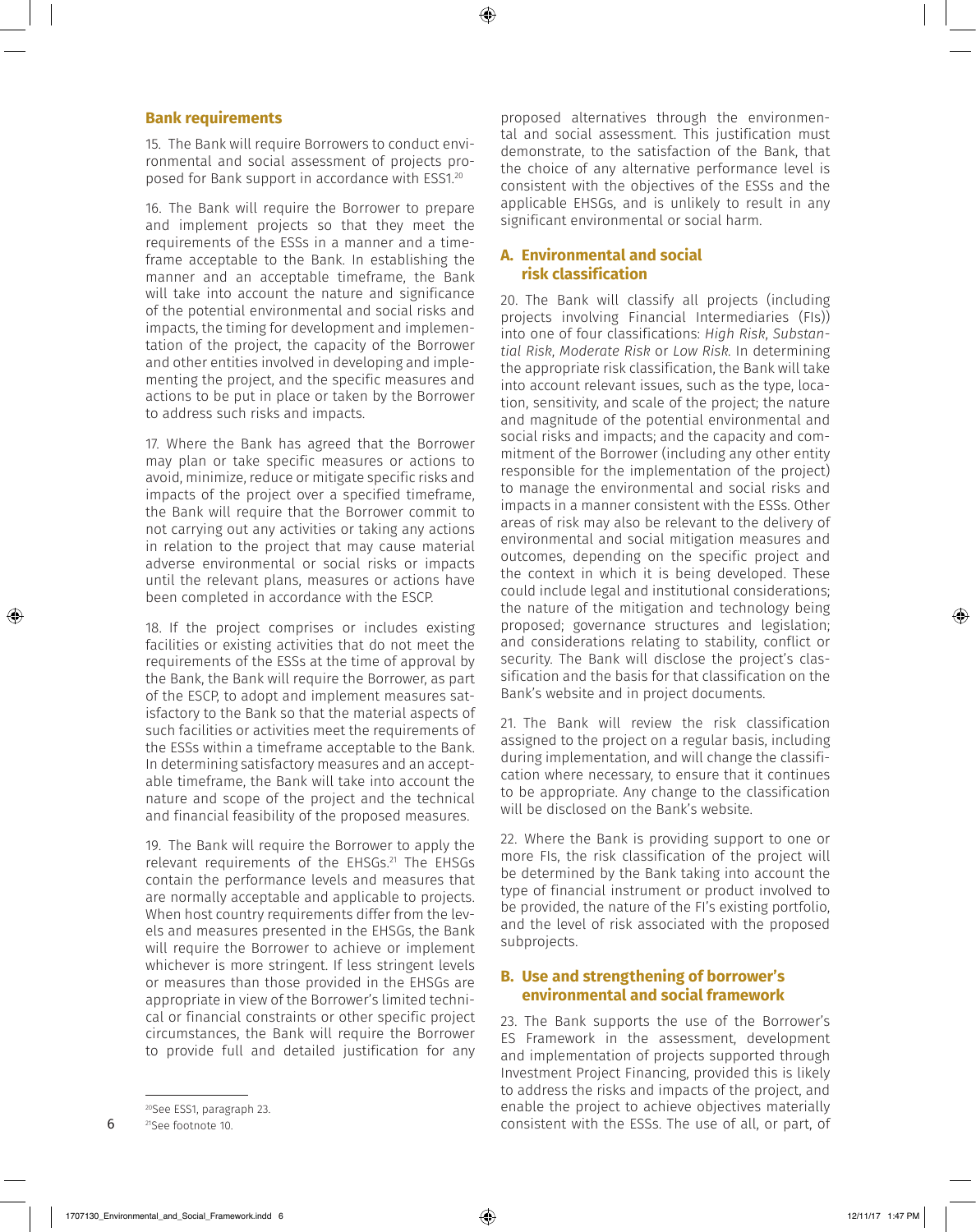the Borrower's ES Framework will be agreed between the Bank and the Borrower, following completion of the assessment referred to below. 22

24. The Borrower's ES Framework will include those aspects of the country's policy, legal and institutional framework, including its national, subnational, or sectoral implementing institutions and applicable laws, regulations, rules and procedures, and implementation capacity, which are relevant to the environmental and social risks and impacts of the project**.** The aspects that are relevant will vary from project to project, depending on such factors as the type, scale, location and potential environmental and social risks and impacts of the project and the role and authority of different institutions. 23

25. If the Bank and the Borrower propose to use all, or part, of the Borrower's ES Framework, the Bank will review the Borrower's ES Framework to assess whether such use will meet the requirement of paragraph 23.

26. The Bank will disclose the intention to conduct the assessment as early as possible, specifying the aspects of the Borrower's ES Framework that will be assessed. The Bank will engage with relevant stakeholders, so that their views can inform the assessment. In conducting the assessment, the Bank may consider recent studies, reviews and other assessments conducted by the Bank, other funding agencies, or the Borrower or relevant stakeholders, to the extent these are relevant to the proposed project. When an assessment of the Borrower's ES Framework has been completed, the Bank will disclose a summary of the assessment on its website.

27. The Bank will work with the Borrower to identify and agree on measures and actions to address gaps24 and strengthen the Borrower's ES Framework, to the extent that such measures and actions are necessary to meet the requirement of paragraph 23. The agreed measures and actions, together with the timeframes for completion of such measures and actions, will form part of the ESCP.

28. Where the Bank becomes aware of a change in the Borrower's ES Framework that may materially adversely affect the project, the Bank will discuss the change with the Borrower. If, in the opinion of the Bank, such change is inconsistent with paragraph 23 and the ESCP, the Bank will have the right to require revisions to the ESCP as necessary to meet the requirements of the ESSs and take such other measures as the Bank deems appropriate, including applying the Bank's remedies. 25

29. To support increasing use and strengthening of the Borrower's ES Framework, the Bank may, at the request of the Borrower and where the Bank deems this to be feasible, conduct an overview assessment of the Borrower's existing policy, legal and institutional framework for addressing environmental and social risks and impacts, and related implementation capacity. The overview assessment will identify aspects of the existing framework that can be strengthen, and the capacity-building needed to support this. The overview assessment will not be a prerequisite for the use of all, or part of, the Borrower's ES Framework for a specific project. However, where the overview assessment has been completed, it will inform the Bank's assessment of the Borrower's ES Framework, as referred to in paragraph 26.

#### **C. Environmental and social due diligence**

30. The Bank will conduct environmental and social due diligence of all projects proposed for support through Investment Project Financing. The purpose of the environmental and social due diligence is to assist the Bank in deciding whether to provide support for the proposed project and, if so, the way in which environmental and social risks and impacts will be addressed in the assessment, development and implementation of the project.

31. The Bank's environmental and social due diligence will be appropriate to the nature and scale of the project, and proportionate to the level of environmental and social risks and impacts, with due regard to the mitigation hierarchy. 26 The due diligence will assess whether the project is capable of being developed and implemented in accordance with the ESSs.

32. The Bank's due diligence responsibilities will include, as appropriate: (a) reviewing the information provided by the Borrower relating to the environmental and social risks and impacts of the project,<sup>27</sup> and requesting additional and relevant information where there are gaps that prevent the Bank from completing its due diligence; and (b) providing guidance to assist the Borrower in developing appropriate measures consistent with the mitigation hierarchy to address environmental and social risks and impacts in accordance with the ESSs. The

 $22$ The decision to use all, or parts, of the Borrower's ES Framework will not relieve the Bank of any of its due diligence obligations set out in Section C of this Policy.

<sup>23</sup>Where there are inconsistencies or lack of clarity within the Borrower's ES Framework as to relevant authorities or jurisdiction, these will be identified.

<sup>&</sup>lt;sup>24</sup>This may require measures and actions to address specific risks or impacts of the project.

<sup>25</sup>OP 10.00 sets out the Bank's recourse and remedies. The Bank's legal remedies are specified in the relevant legal agreement. 26The mitigation hierarchy is defined in ESS1, paragraph 27.

 $27$ For example, pre-feasibility studies, scoping studies, national environmental and social assessments, licenses and permits.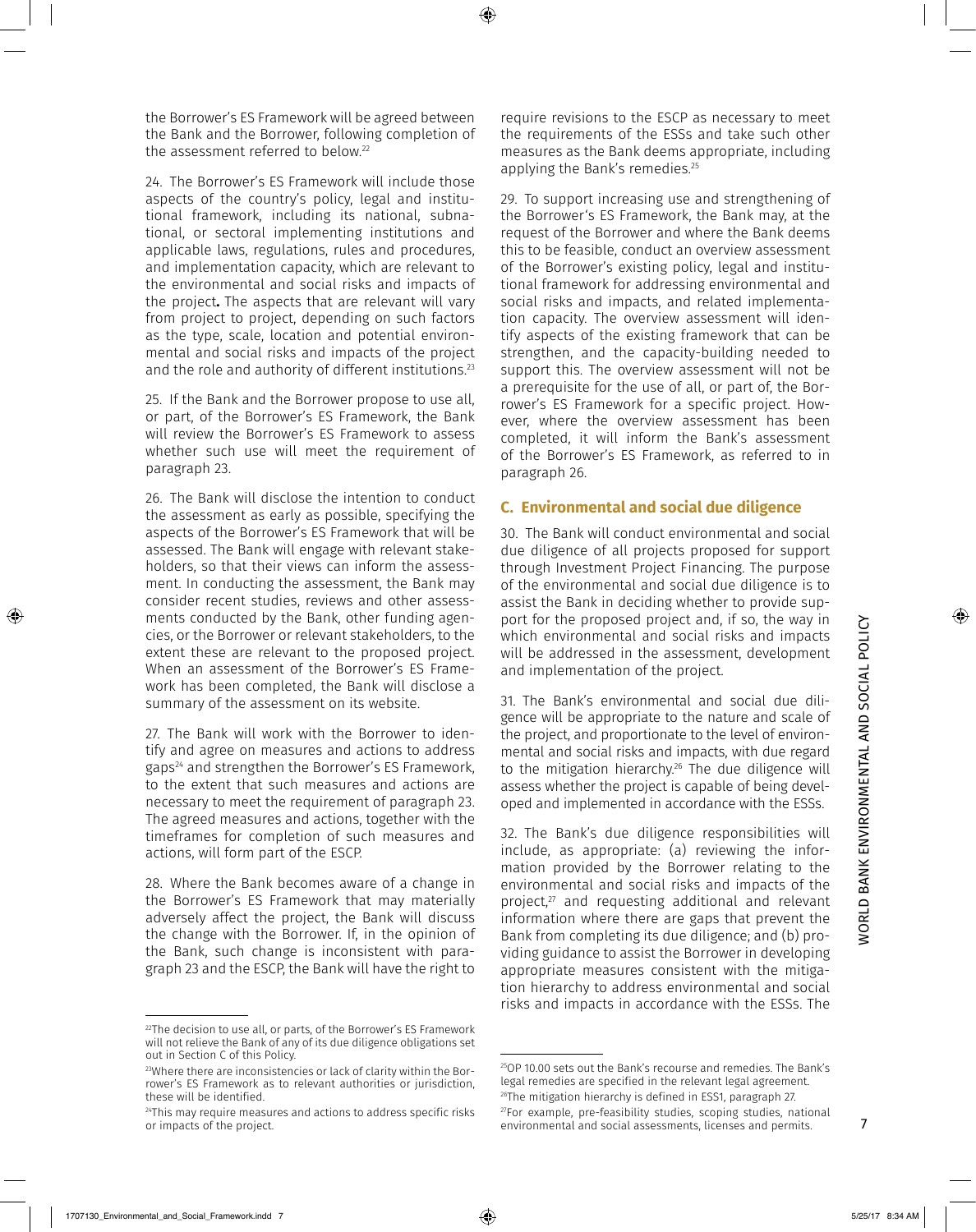Borrower is responsible for ensuring that all relevant information is provided to the Bank so that the Bank can fulfill its responsibility to undertake environmental and social due diligence in accordance with this Policy.

33. The Bank recognizes that Borrowers may have different levels of information regarding the environmental and social risks and impacts available at the time the Bank carries out its due diligence. In such circumstances, the Bank will assess the risks and impacts of the proposed project based on the information that is available to the Bank, together with an assessment of: (a) the risks and impacts inherent to the type of project and the specific context in which the proposed project will be developed and implemented; and (b) the capacity and commitment of the Borrower to develop and implement the project in accordance with the ESSs. The Bank will assess the significance of the gaps in information, and the potential risk this may present to achieving the objectives of the ESSs. The Bank will reflect this assessment in the relevant project documents at the time the proposed financing is submitted for Board approval.

34. Where the Bank is approached to provide support for a project that is under construction, or where the project has already received national permits, including the approval of local environmental and social impact assessments, the Bank's due diligence will include a gap analysis against the ESSs to identify whether any additional studies and/ or mitigation measures are required to meet the Bank's requirements.

35. Depending on the potential significance of environmental and social risks and impacts, the Bank will determine whether the Borrower will be required to retain independent third-party specialists to assist in the assessment of environmental and social impacts.

# **D. Special project types**

#### *Projects involving multiple small subprojects*

36. For projects involving multiple small subprojects,28 that are identified, prepared and implemented during the course of the project, the Bank will review the adequacy of national environmental and social requirements relevant to the subprojects, and assess the capacity of the Borrower

<sup>28</sup>Paragraphs 36 to 39 apply to a Bank supported project with multiple small subprojects, as in the case of community-driven development (CDD) projects, projects involving matching grant schemes, or similar projects designated by the Bank.

to manage<sup>29</sup> the environmental and social risks and impacts of subprojects as required by paragraph 37. When necessary, the project will include measures to strengthen the capacity of the Borrower.

37. The Bank will require the Borrower to carry out appropriate environmental and social assessment of subprojects, and prepare and implement such subprojects, as follows:

- (a) *High Risk* subprojects, in accordance with the ESSs;
- (b) *Substantial Risk, Moderate Risk* and *Low Risk* subprojects, in accordance with national law and any requirement of the ESSs that the Bank deems relevant to such subprojects. 30

38. If the Bank is not satisfied that adequate capacity exists on the part of the Borrower, all *High Risk* and, as appropriate, *Substantial Risk* subprojects will be subject to prior review and approval by the Bank until it is established that adequate capacity exists.

39. If the risk rating of a subproject increases to a higher risk rating, the Bank will require the Borrower to apply relevant requirements of the ESSs<sup>31</sup> in a manner agreed with the Bank. The measures and actions agreed will be included in the ESCP, and will be monitored by the Bank.

# *Projects involving financial intermediaries (FI)*

40. Where the Bank is providing support to an FI.<sup>32</sup> the Bank will review the adequacy of national environmental and social requirements relevant to the project, taking into account the type of FI subprojects<sup>33</sup> being undertaken and the level of risk associated with the FI's portfolio and the capacity of the FI to manage environmental and social risks and impacts. The Bank will require FIs to put in place and maintain an Environmental and Social Management System (ESMS) to identify, assess, manage,

<sup>29</sup>The Bank will assess the capacity of the Borrower to (a) screen subprojects; (b) obtain the necessary expertise to carry out the environmental and social assessment; (c) review the findings and results of the environmental and social assessment for individual subprojects; (d) implement mitigation measures; and (e) conduct monitoring on the environmental and social performance during project implementation.

<sup>30</sup>Where subprojects are likely to have minimal or no adverse environmental or social risks and impacts, such subprojects do not require further environmental and social assessment following the initial screening.

<sup>31</sup>The 'relevant requirements of the ESSs' will relate to the reasons for which the risk rating has increased.

 $32$ Such support may be provided directly by the Bank to the FI, or from the Borrower to the FI. Financial intermediation also includes provision of financing or guarantees by FIs to other FIs.

<sup>33&</sup>quot;FI subproject" refers to projects financed by FIs with support from the Bank. Where the project involves on-lending by the FI to another FI, the term "FI subproject" will include the subprojects of each subsequent FI.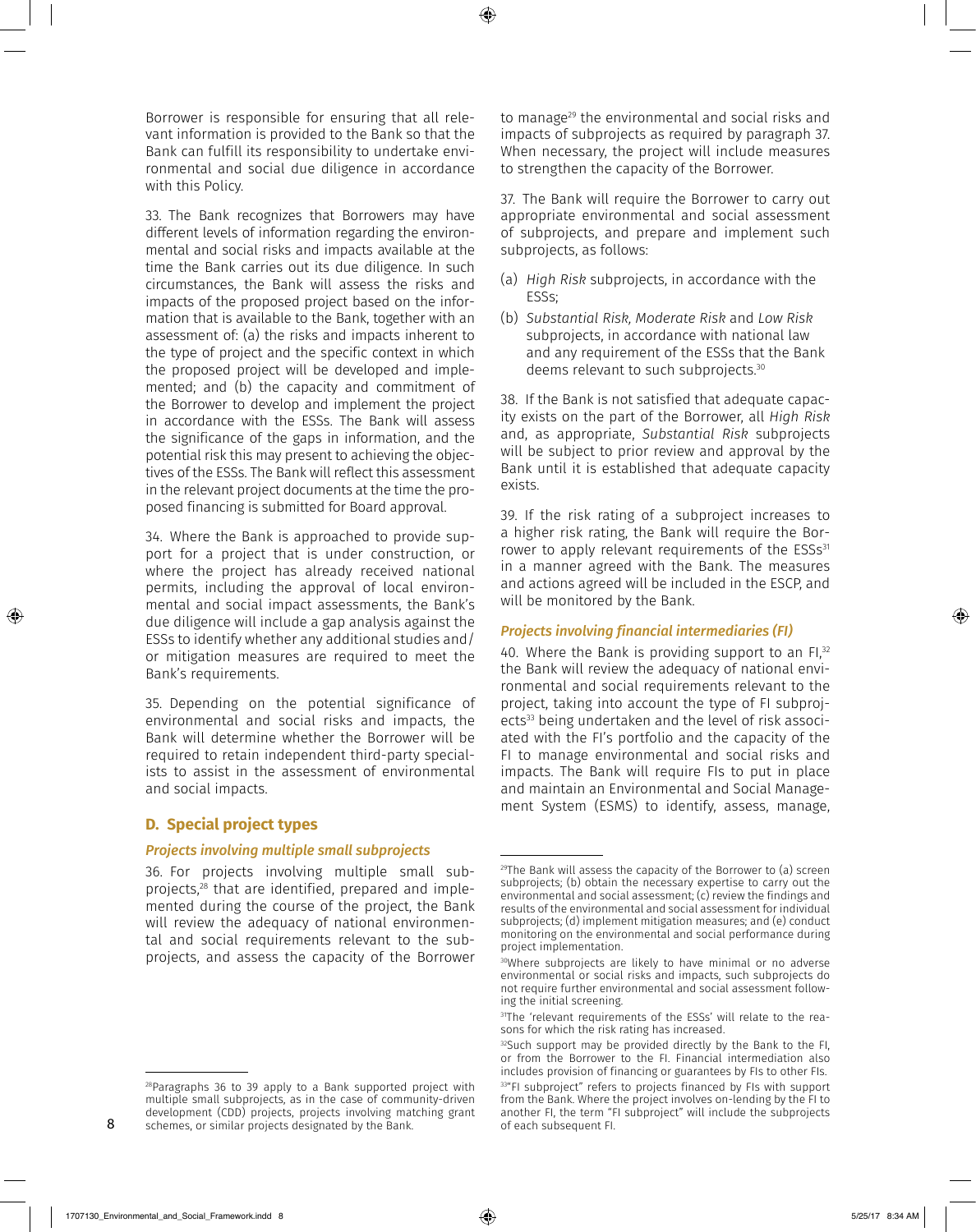rower. 35 The ESCP will set out the material measures and actions required for the project to meet the ESSs over a specified timeframe. The ESCP will form part of the legal agreement. The legal agreement will include, as necessary, obligations of the Borrower to support the implementation of the ESCP. 47. The Bank will require the Borrower to implement the measures and actions identified in the ESCP diligently, in accordance with the timeframes specified in the ESCP, and to review the status of implementation of the ESCP as part of its monitoring and reporting. The draft ESCP will be disclosed as early as possible, and before project appraisal.

**E. Environmental and Social Commitment Plan (ESCP)** 

48. The Bank will require the Borrower to prepare, submit to the Bank for approval and implement a process that allows for adaptive management of proposed project changes or unforeseen circumstances. The agreed adaptive management process will be set out in the ESCP. The process will specify how such changes or circumstances are to be managed and reported, and how any necessary changes will be made to the ESCP and the management tools used by the Borrower.

46. The Bank will agree on an ESCP with the Bor-

#### **F. Information disclosure**

49. The Bank will apply the World Bank Policy on Access to Information with regard to all documents provided to it by the Borrower.

50. The Bank will require the Borrower to provide sufficient information about the potential risks and impacts of the project for the Borrower's consultations with its stakeholders. Such information will be disclosed in a timely manner, in an accessible place, and in a form and language understandable to project-affected parties and other interested parties as set out in ESS10, so they can provide meaningful input into project design and mitigation measures.

51. The Bank will disclose documentation relating to the environmental and social risks and impacts of *High Risk* and *Substantial Risk* projects prior to project appraisal. This documentation will reflect the environmental and social assessment of the project, and be provided in draft or final form (if available). The documentation will address, in an adequate manner, the key risks and impacts of the project, and will provide sufficient detail to inform

and monitor the environmental and social risks and impacts of FI subprojects on an ongoing basis. The ESMS will be commensurate with the nature and magnitude of environmental and social risks and impacts of FI subprojects, the types of financing, and the overall risk aggregated at the portfolio level. The Bank will review the adequacy of the ESMS.

41. The Bank's requirements and the scope of their application for a project involving an FI will depend on the type of Bank support being provided to the FI, the type of FI subprojects being undertaken and the level of risk associated with the FI's portfolio.

42. The Bank will require that the ESMS of the FI sets out requirements to (a) screen all FI subprojects against any exclusions in the legal agreement; (b) screen all FI subprojects for environmental and social risks and impacts; (c) require that FI subprojects be prepared and implemented in accordance with relevant environmental and social national and local laws and regulations; (d) require specified FI subprojects (as identified in paragraph 44) to apply the relevant requirements of the ESSs; and (e) conduct appropriate environmental and social due diligence of FI subprojects, including environmental and social assessment.

43. The Bank may require the FI to adopt and implement additional or alternative environmental and social requirements, depending on the environmental and social risk and impacts of the potential FI subprojects and the sectors in which the FI is operating.

44. Where a project involving an FI is classified by the Bank as *High Risk* or *Substantial Risk* and the Bank is not satisfied that adequate capacity exists for categorizing, carrying out environmental and social assessment or reviewing the results of environmental and social assessment, all FI subprojects that involve resettlement (unless the risks or impacts of such resettlement are minor), adverse risks or impacts on Indigenous Peoples or significant risks or impacts on the environment, community health and safety, labor and working conditions, biodiversity or cultural heritage will be subject to prior review and approval by the Bank until it is established that adequate capacity within the FI exists.

45. If the risk profile of a FI subproject increases significantly, the Bank will require the FI to (a) notify the Bank; (b) apply relevant requirements of the ESSs34 in a manner agreed with the Bank as set out in the ESMS; and (c) monitor the measures and actions agreed, and report to the Bank as appropriate.

<sup>35</sup>As set out in paragraph 3 of this Policy, the Bank will assist the Borrower in identifying appropriate methods and tools to assess and manage the potential environmental and social risks and impacts of the project, and agree with the Borrower the conditions under which the Bank is prepared to support the project, which will be set out in the ESCP.

<sup>&</sup>lt;sup>34</sup>The 'relevant requirements of the ESSs' will relate to the reasons for which the risk profile of the FI subproject has increased.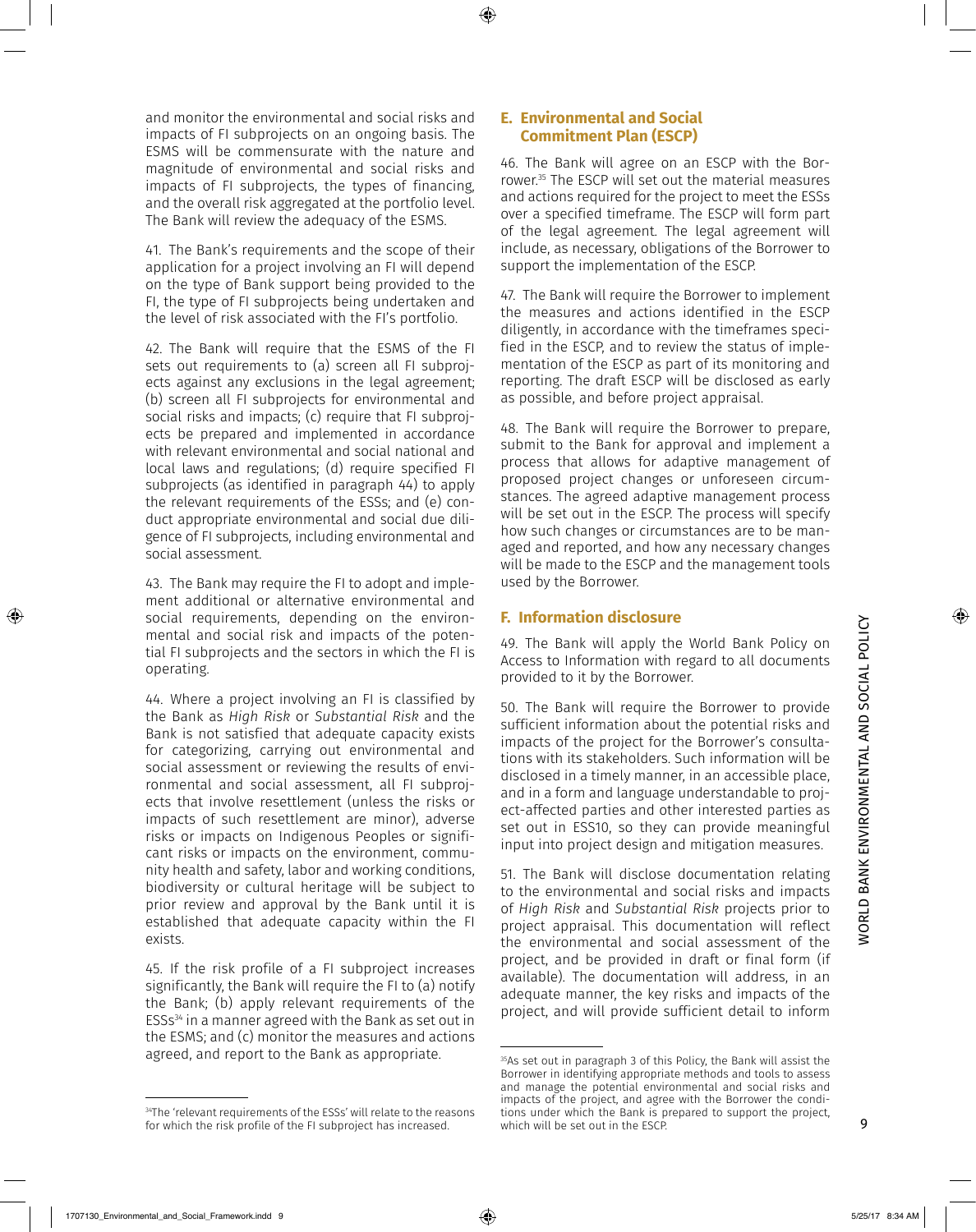stakeholder engagement and Bank decision making. Final or updated documentation will be disclosed when available.

52. For *High Risk* and *Substantial Risk* projects, the Bank will indicate in the Project Appraisal Document the project-related documents that will be prepared and disclosed after Board approval. For each key document, the Bank will provide, where possible, the following details: the objectives and proposed content of the document; the rationale for the timing of preparation; the estimated costs associated with the preparation of the document and its implementation; the source of funding; and the arrangements for preparation. These details and timing for delivery of the document will be set out in the ESCP, as appropriate.

# **G. Consultation and participation**

53. The Bank recognizes the importance of early and continuing engagement and meaningful consultation with stakeholders. The Bank will require the Borrower to engage with stakeholders, including communities, groups, or individuals affected by proposed projects, and with other interested parties, through information disclosure, consultation, and informed participation in a manner proportionate to the risks to and impacts on affected communities. The Bank will have the right to participate in consultation activities to understand the concerns of affected people, and how such concerns will be addressed by the Borrower in project design and mitigation measures in accordance with ESS10. The Bank will monitor, as part of its due diligence, the implementation of consultation and stakeholder engagement by the Borrower.

54. In order to determine the applicability of ESS7, the Bank will undertake a screening in accordance with the criteria in paragraphs 8 and 9 of ESS7, to determine whether Indigenous Peoples (or as they may be referred to in the national context) are present in, or have collective attachment to, the proposed project area. In conducting this screening, the Bank may seek the technical advice of specialists with expertise on the social and cultural groups in the project area. The Bank will also consult the Indigenous Peoples concerned and the Borrower. The Bank may follow the Borrower's national processes during project screening for identification<sup>36</sup> of Indigenous Peoples, where these processes meet the requirements of ESS7. Where Indigenous Peoples are present in, or have a collective attachment to, the proposed project area, the Bank will require the Borrower to undertake a process of meaningful consultation tailored to Indigenous Peoples in

accordance with ESS7. 37 The outcome of the meaningful consultation will be documented. The Bank will undertake the necessary due diligence and ascertain the outcome of the meaningful consultation, and this will contribute to the Bank's decision making as to whether to proceed with the proposed project or not.

55. In addition, the Bank recognizes that Indigenous Peoples (or as they may be referred to in the national context) may be particularly vulnerable to the loss of, alienation from or exploitation of their land and access to natural and cultural resources. In recognition of this vulnerability, the Bank will require the Borrower to obtain the Free, Prior and Informed Consent (FPIC) of the affected Indigenous Peoples when such circumstances described in ESS7 are present. 38 There is no universally accepted definition of FPIC. It does not require unanimity and may be achieved even when individuals or groups within or among affected Indigenous Peoples explicitly disagree. For the purposes of ESS7, consent refers to the collective support of affected Indigenous Peoples communities for the project activities that affect them, reached through a culturally appropriate process. It may exist even if some individuals or groups object to such project activities. When the Bank is unable to ascertain that such consent is obtained from the affected Indigenous Peoples, the Bank will not proceed further with the aspects of the project that are relevant to those Indigenous Peoples for which FPIC cannot be ascertained. In such cases, the Bank will require the Borrower to ensure that the project will not cause adverse impacts on such Indigenous Peoples.

# **H. Monitoring and implementation support**

56. The Bank will monitor the environmental and social performance of the project in accordance with the requirements of the legal agreement, including the ESCP, and will review any revision of the ESCP including changes resulting from changes in the design of a project or project circumstances. The extent and mode of Bank monitoring with respect to environmental and social performance will be proportionate to the potential environmental and social risks and impacts of the project. The Bank will monitor projects on an ongoing basis as required by OP 10.00. 39 A project will not be considered complete until the measures and actions set out in the legal agreement (including the ESCP) have been implemented. To the extent that the Bank evaluation at the time of project completion determines that such measures and actions have not been fully imple-

<sup>37</sup>See ESS7, paragraph 23.

<sup>38</sup>Further details are set out in ESS7, Section B.

<sup>&</sup>lt;sup>39</sup>The Bank will monitor and provide implementation support for the time periods stipulated in OP 10.00.